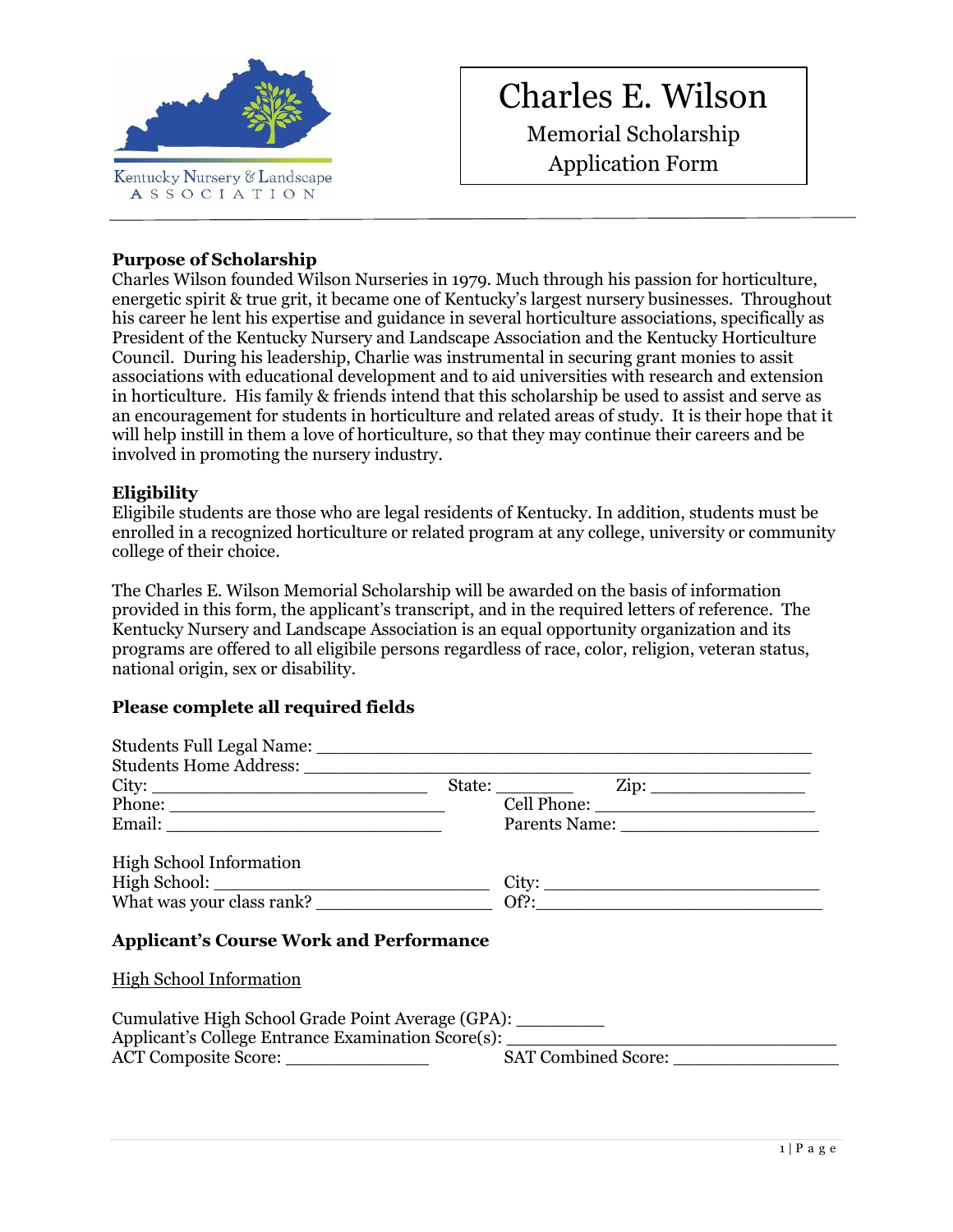#### College Information

At which instuituation are you enrolled? What is your major concentration? Cumulative Grade Point Average (GPA) to date of application (must be 2.5 or above):

If you are currently enrolled in a college or university, attach a copy of your most recent transcripts. In the spaces below list the courses in your major or concentration that you have completed and the grade received in each course.

| <b>Course Title</b> | Grade |
|---------------------|-------|
|                     |       |
|                     |       |
|                     |       |

#### **For All Applicants**

(*Using additional pages is allowed in this section*)

#### Work Experience

List places of employment (including family business) where you were hired to perform horticulture, nursery or landscape related tasks. After each place of employment, briefly describe what you accomplished and what you learned.

#### Personal Experience

Briefly list below any horticulture, nursery or landscape professional experiences that you have obtained. Examples would include attendance or exposure at nursery industry trade shows, educational conferences & seminars, horticulture clubs, FFA activities, etc…

#### Honors and Awards

#### Community Activities

Briefly describe any community organizations or activities in which you have been actively involved.

#### Extracurricular Activities

List any extracurricular activites, clubs or teams in which you have been involved. Indicate length of involvement and any offices in which you held.

#### Motivations or Intentions

Write a paragraph describing your career goals and aspirations.